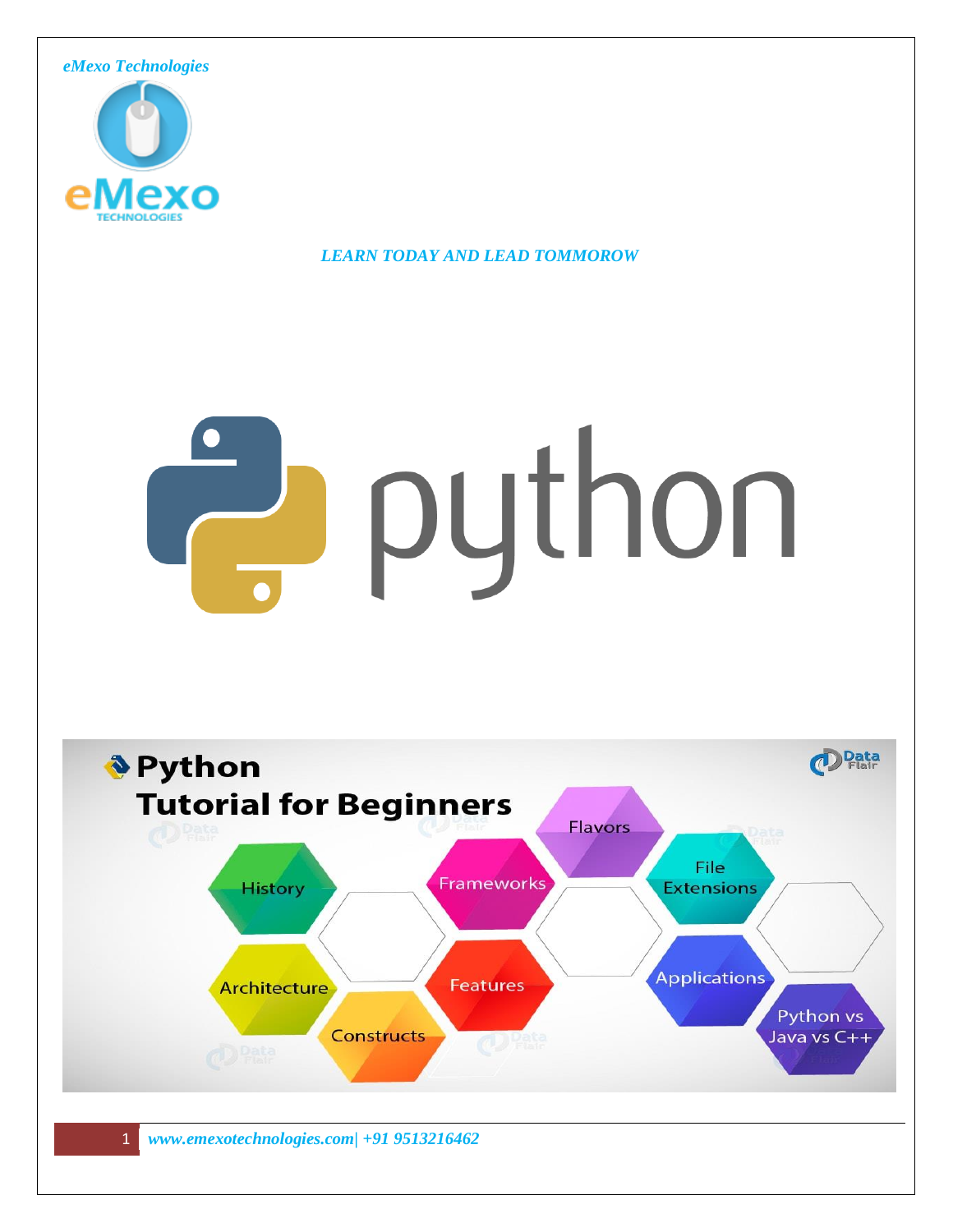## **Overview**

Let eMexo Technologies **[Best Python Training in Electronic City, Bangalore](https://www.emexotechnologies.com/courses/python-certification-training-course/)** take you from the fundamentals of Python to Advance Python Training and make you an expert in developing real time Python applications. Here are the major topics we cover under this Python course Syllabus,Introduction to Python,Beginning Python Basics,Python Program Flow,Functions& Modules,Exceptions Handling,File Handling,Classes In Python,Generators and iterators,Data Structures,Collections,Advanced Concepts – Intro to NumPy and Pandas,Writing GUIs in Python (Tkinter),Python SQL Database Access,Network Programming,Date and Time,Few more topics in-detailed,Regular expression,Threads,Django,Accessing API.Every topic will be covered in mostly practical way with examples.

All the topics will be covered with Practical and hands on training for our **[Python Course in Electronic City](https://www.emexotechnologies.com/courses/python-certification-training-course/)**. Our trainers have industry experience with live project experience in cutting edge technologies which they teach. We hire only Best Python industry specialists as trainer for our Python Training in Electronic City.

If you are looking for **Python [Training in Electronic City](https://www.emexotechnologies.com/courses/python-certification-training-course/)** eMexo Technologies is the **Best Python Training Institute in Electronic City**. Come over to our training institute for a free demo class. Let our trainer give you a demo on Python and only then you take the decision to enroll into the training program.

# **Training Features**

# **Expert Instructors**

60 hours of Instructor led Classes. Weekend class:20 sessions of 3 hours each and Weekday class:30 sessions of 2 hours each.

## **Real life Case Studies**

Do a real life case study to understand the usage on real world scenarios.

## **Assignments**

Each class will be followed by practical assignment switch can be completed before the next class.

2 *www.emexotechnologies.com| +91 9513216462*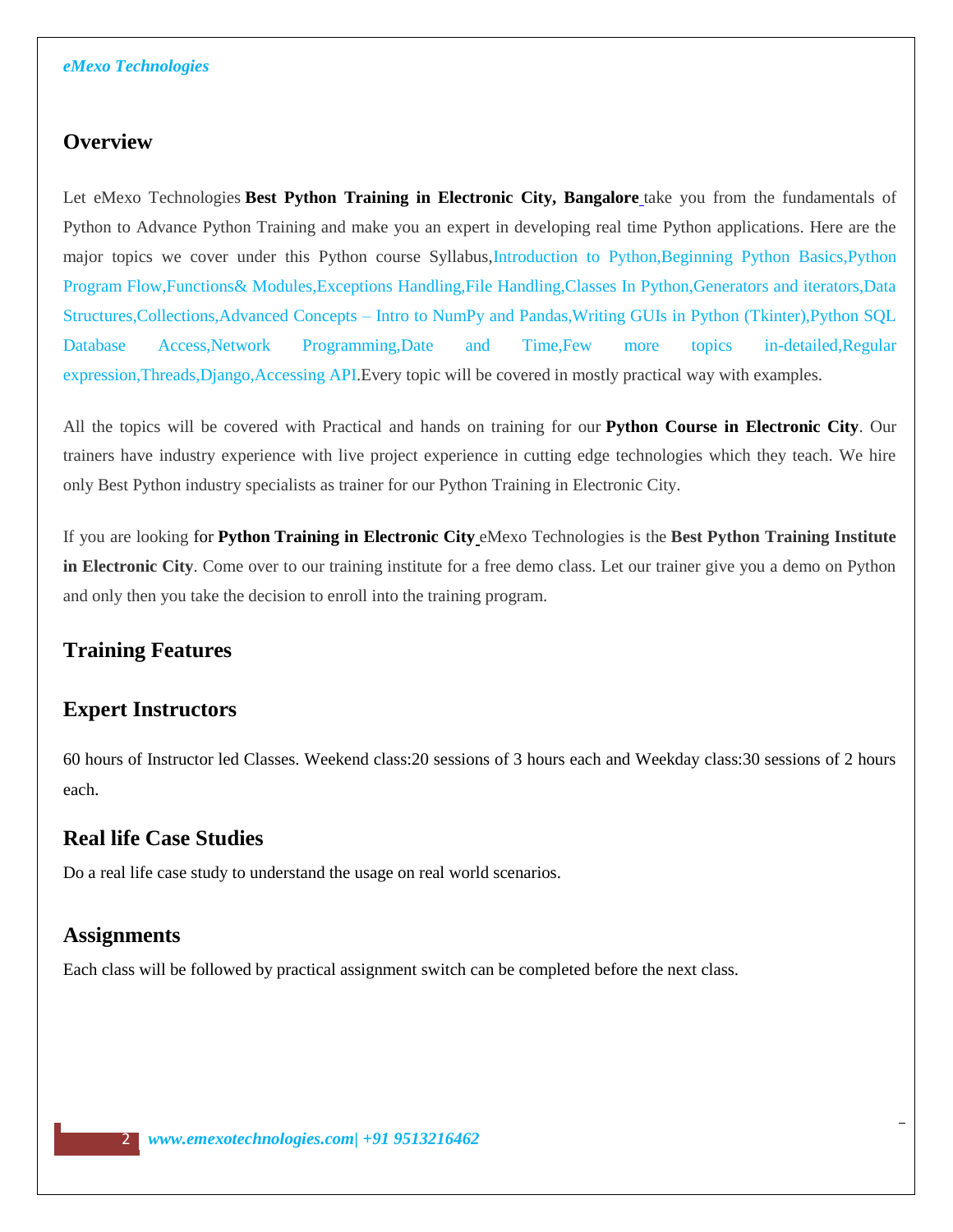# **Unit 1 : Introduction to Python Training**

- $\triangleright$  Need for Programming
- > Advantages of Programming
- $\triangleright$  Overview of Python
- $\triangleright$  Organizations using Python
- Python Applications in Various Domains
- $\triangleright$  Python Installation
- $\triangleright$  Variables
- $\triangleright$  Operands and Expressions
- **►** Conditional Statements
- $\triangleright$  Loops
- > Hands-On

# **Unit 2 : Sequences and File Operations**

- $\triangleright$  Method of Accepting User Input and eval Function
- $\triangleright$  Python Files Input/Output Functions
- $\triangleright$  Lists and Related Operations
- $\triangleright$  Tuples and Related Operations
- $\triangleright$  Strings and Related Operations
- $\triangleright$  Sets and Related Operations
- **Dictionaries and Related Operations**
- $\blacktriangleright$  Hands-On

# **Unit 3 : Deep Dive – Functions and OOPs**

- $\triangleright$  User-Defined Functions
- Concept of Return Statement
- $\triangleright$  Concept of name =" main "
- $\triangleright$  Function Parameters
- $\triangleright$  Different Types of Arguments
- Global Variables
- Global Keyword
- Variable Scope and Returning Values
- $\blacktriangleright$  Lambda Functions
	- 3 *www.emexotechnologies.com| +91 9513216462*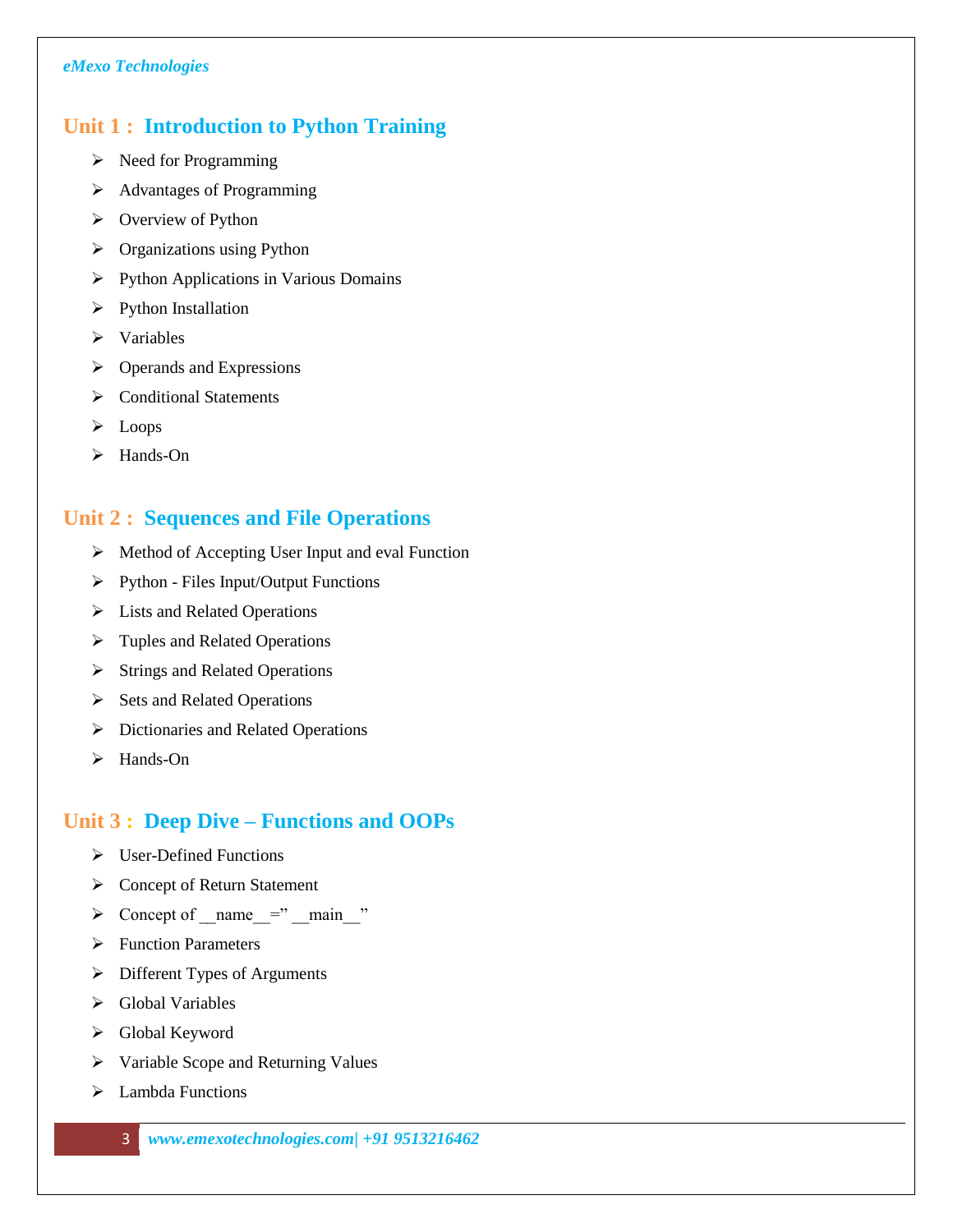#### *eMexo Technologies*

- Various Built-In Functions
- > Introduction to Object-Oriented Concepts
- $\triangleright$  Built-In Class Attributes
- Public, Protected and Private Attributes, and Methods
- $\triangleright$  Class Variable and Instance Variable
- $\triangleright$  Constructor and Destructor
- $\triangleright$  Decorator in Python
- $\triangleright$  Core Object-Oriented Principles
- $\triangleright$  Inheritance and Its Types
- Method Resolution Order
- $\triangleright$  Overloading
- $\triangleright$  Overriding
- Getter and Setter Methods
- $\triangleright$  Inheritance-In-Class Case Study
- $\blacktriangleright$  Hands-On

# **Unit 4 : Working with Modules and Handling Exceptions**

- $\triangleright$  Standard Libraries
- > Packages and Import Statements
- $\triangleright$  Reload Function
- Important Modules in Python
- $\triangleright$  Sys Module
- $\triangleright$  Os Module
- $\triangleright$  Math Module
- $\triangleright$  Date-Time Module
- > Random Module
- $\triangleright$  JSON Module
- $\triangleright$  Regular Expression
- $\triangleright$  Exception Handling
- $\blacktriangleright$  Hands-On

# **Unit 5 : Introduction to NumPy**

- $\triangleright$  Basics of Data Analysis
- $\triangleright$  NumPy Arrays
	- 4 *www.emexotechnologies.com| +91 9513216462*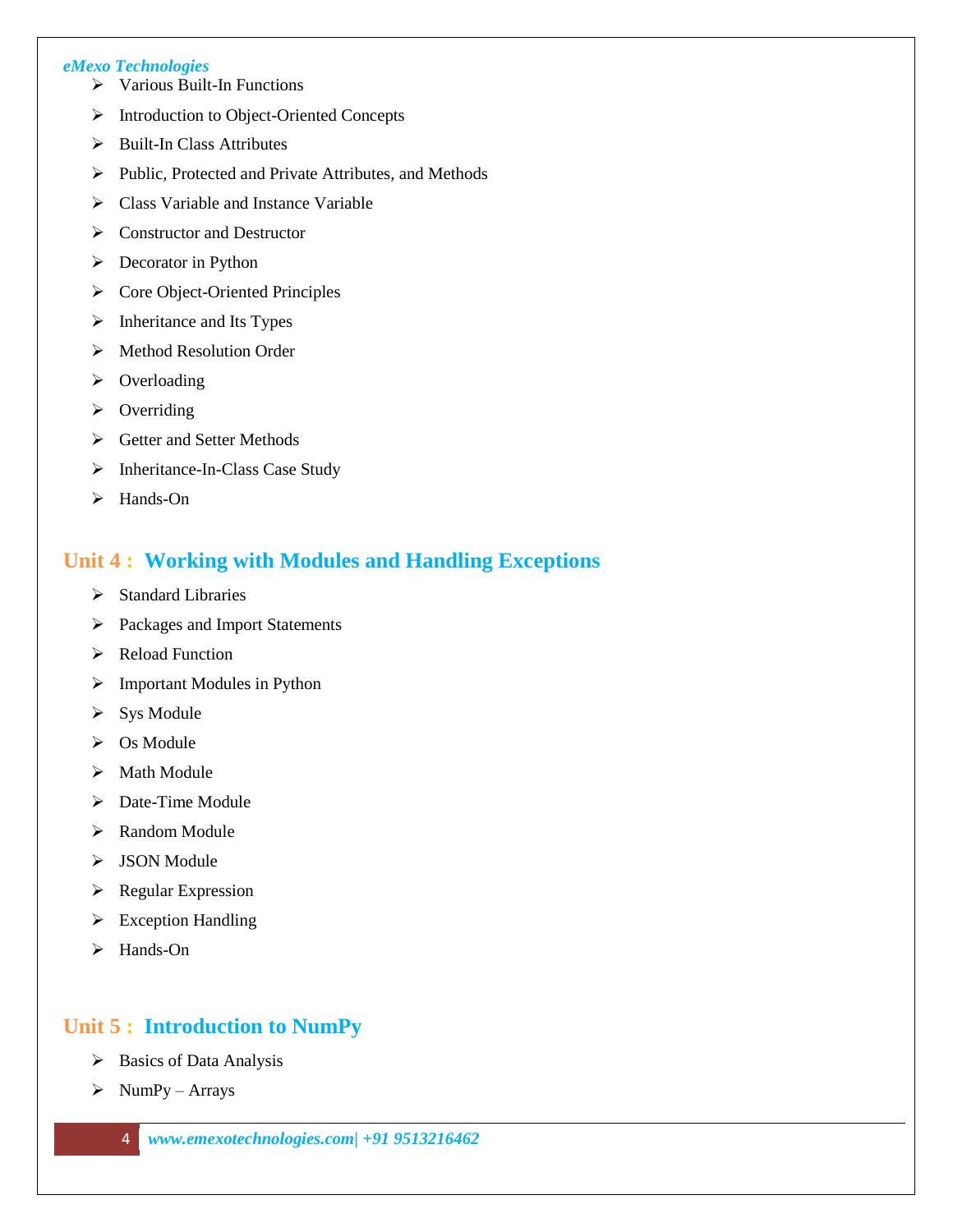#### *eMexo Technologies*

- $\triangleright$  Operations on Arrays
- $\triangleright$  Indexing Slicing and Iterating
- $\triangleright$  NumPy Array Attributes
- > Matrix Product
- $\triangleright$  NumPy Functions
- $\triangleright$  Functions
- > Array Manipulation
- $\triangleright$  File Handling Using NumPy
- > Hands-On

## **Unit 6 : Data Manipulation using pandas**

- $\triangleright$  Introduction to pandas
- $\triangleright$  Data structures in pandas
- $\triangleright$  Series
- $\triangleright$  Data Frames
- $\triangleright$  Importing and Exporting Files in Python
- $\triangleright$  Basic Functionalities of a Data Object
- > Merging of Data Objects
- Concatenation of Data Objects
- Types of Joins on Data Objects
- $\triangleright$  Data Cleaning using pandas
- Exploring Datasets
- > Hands-On

## **Unit 7 : Data Visualization using Matplotlib**

- Why Data Visualization?
- $\triangleright$  Matplotlib Library
- $\triangleright$  Line Plots
- $\triangleright$  Multiline Plots
- > Bar Plot
- > Histogram
- $\triangleright$  Pie Chart
- Scatter Plot
- > Boxplot
- $\triangleright$  Saving Charts
	- 5 *www.emexotechnologies.com| +91 9513216462*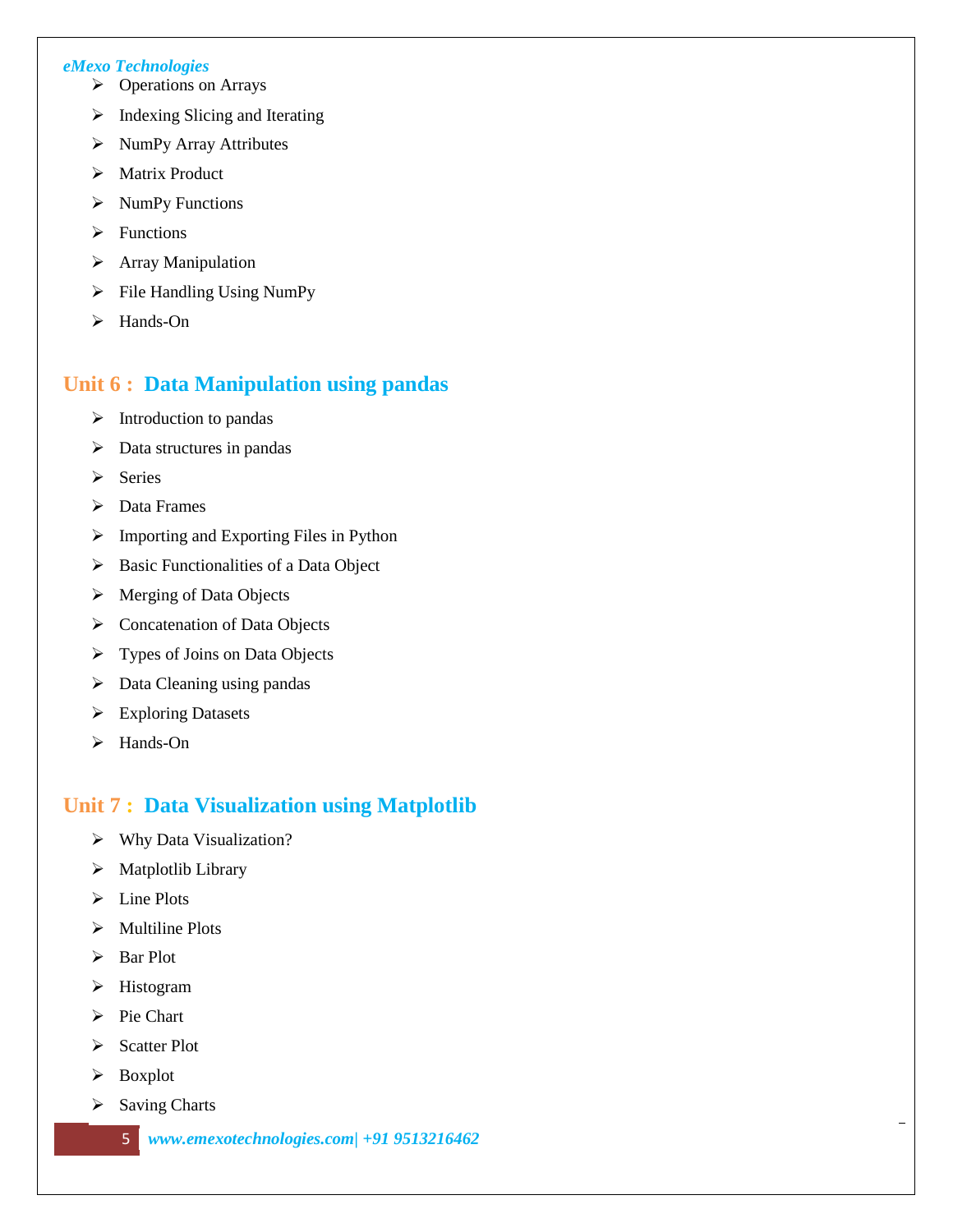#### *eMexo Technologies*

- $\triangleright$  Customizing Visualizations
- $\triangleright$  Saving Plots
- $\triangleright$  Grids
- $\triangleright$  Subplots
- > Hands-On

## **Unit 8 : GUI Programming**

- > Ipywidgets Package
- $\triangleright$  Numeric Widgets
- > Boolean Widgets
- $\triangleright$  Selection Widgets
- $\triangleright$  String Widgets
- $\triangleright$  Date Picker
- Color Picker
- $\triangleright$  Container Widgets
- Creating a GUI Application
- > Hands-On

# **Unit 9 : Developing Web Maps and Representing Information using Plots (Self-paced)**

- $\triangleright$  Use of Folium Library
- Use of Pandas Library
- $\triangleright$  Flow Chart of Web Map Application
- Developing Web Map Using Folium and Pandas
- Reading Information from Titanic Dataset and Represent It Using Plots

# **Unit 10 : Computer Vision using OpenCV and Visualization using Bokeh (Self-paced)**

- $\triangleright$  Plotting Charts Using Bokeh
- $\triangleright$  Beautiful Soup Library
- Scrap All Hyperlinks from a Webpage Using Beautiful Soup and Requests
- $\triangleright$  Plotting Charts Using Bokeh
- $\triangleright$  Plotting Scatterplots Using Bokeh
- $\triangleright$  Image Editing Using OpenCV
- Face Detection Using OpenCV
- $\triangleright$  Motion Detection and Capturing Video

6 *www.emexotechnologies.com| +91 9513216462*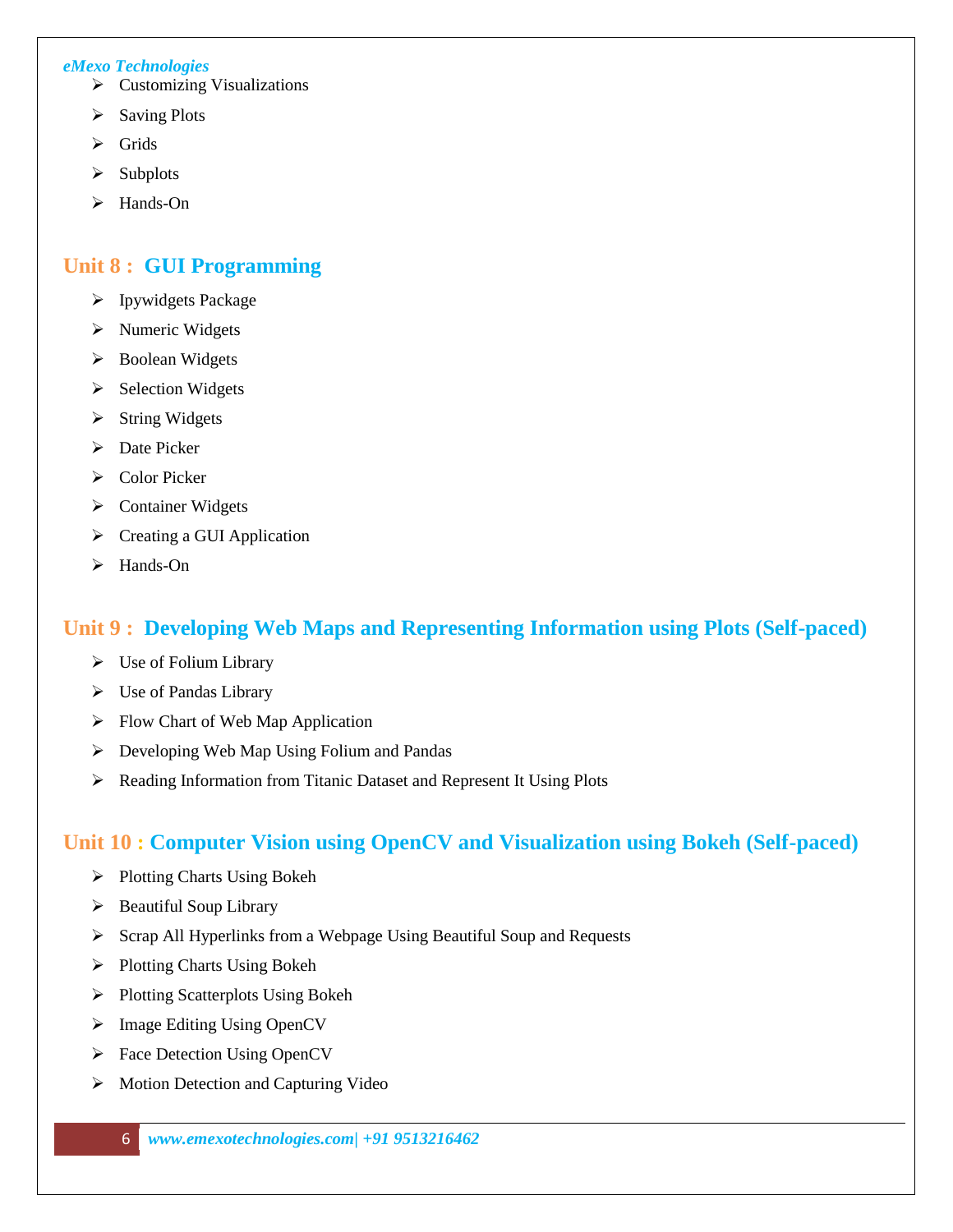## **FAQs**

# **1[.How is the training organised? How much percentage is theoretical and how much is](https://www.emexotechnologies.com/courses/other-technology-trainings/devops-training/?tab=tab-overview&amp%3Bac_8914_collapse1) [practical hands on?](https://www.emexotechnologies.com/courses/other-technology-trainings/devops-training/?tab=tab-overview&amp%3Bac_8914_collapse1)**

We at eMexo believe nothing beats a hands-on practice when it comes to learning a concept. Our teaching methodology is 100% practical hands-on oriented. You learn a concept, you practice it then and there with the trainer. We also give you assignments for each topic which you can practice at home and any doubts regarding the topic can be cleared with the trainer next day.

#### **[2.Whatisthe](https://www.emexotechnologies.com/courses/other-technology-trainings/devops-training/?tab=tab-overview&amp%3Bac_8914_collapse2) [course](https://www.emexotechnologies.com/courses/other-technology-trainings/devops-training/?tab=tab-overview&amp%3Bac_8914_collapse2) [duration?How](https://www.emexotechnologies.com/courses/other-technology-trainings/devops-training/?tab=tab-overview&amp%3Bac_8914_collapse2) [andwhen](https://www.emexotechnologies.com/courses/other-technology-trainings/devops-training/?tab=tab-overview&amp%3Bac_8914_collapse2) [do](https://www.emexotechnologies.com/courses/other-technology-trainings/devops-training/?tab=tab-overview&amp%3Bac_8914_collapse2) [youplan](https://www.emexotechnologies.com/courses/other-technology-trainings/devops-training/?tab=tab-overview&amp%3Bac_8914_collapse2) [to](https://www.emexotechnologies.com/courses/other-technology-trainings/devops-training/?tab=tab-overview&amp%3Bac_8914_collapse2) [complete](https://www.emexotechnologies.com/courses/other-technology-trainings/devops-training/?tab=tab-overview&amp%3Bac_8914_collapse2) [the](https://www.emexotechnologies.com/courses/other-technology-trainings/devops-training/?tab=tab-overview&amp%3Bac_8914_collapse2) [course](https://www.emexotechnologies.com/courses/other-technology-trainings/devops-training/?tab=tab-overview&amp%3Bac_8914_collapse2) [?](https://www.emexotechnologies.com/courses/other-technology-trainings/devops-training/?tab=tab-overview&amp%3Bac_8914_collapse2)**

We generally cover our courses in 60 hours, however, we are aware that we can't put a hard-stop to learning with a number. Our trainer will make sure that you have learned everything thatispartofthecurriculum. Thiscould mean 48 hours or 60 hours, doesn't matter.

#### **[3.What](https://www.emexotechnologies.com/courses/other-technology-trainings/devops-training/?tab=tab-overview&amp%3Bac_8914_collapse3) [isthe](https://www.emexotechnologies.com/courses/other-technology-trainings/devops-training/?tab=tab-overview&amp%3Bac_8914_collapse3) [material](https://www.emexotechnologies.com/courses/other-technology-trainings/devops-training/?tab=tab-overview&amp%3Bac_8914_collapse3) [provided](https://www.emexotechnologies.com/courses/other-technology-trainings/devops-training/?tab=tab-overview&amp%3Bac_8914_collapse3) [in](https://www.emexotechnologies.com/courses/other-technology-trainings/devops-training/?tab=tab-overview&amp%3Bac_8914_collapse3) [the](https://www.emexotechnologies.com/courses/other-technology-trainings/devops-training/?tab=tab-overview&amp%3Bac_8914_collapse3) [training](https://www.emexotechnologies.com/courses/other-technology-trainings/devops-training/?tab=tab-overview&amp%3Bac_8914_collapse3) [?](https://www.emexotechnologies.com/courses/other-technology-trainings/devops-training/?tab=tab-overview&amp%3Bac_8914_collapse3)**

We have industry standard course material which is used by our trainers to train you. At the end of the training apart from the notes which you have taken during the course, we will also provide you with the training material which was used. This training material includes the training content, interview questions etc.

#### **[4.Do](https://www.emexotechnologies.com/courses/other-technology-trainings/devops-training/?tab=tab-overview&amp%3Bac_8914_collapse4) [you](https://www.emexotechnologies.com/courses/other-technology-trainings/devops-training/?tab=tab-overview&amp%3Bac_8914_collapse4) [help](https://www.emexotechnologies.com/courses/other-technology-trainings/devops-training/?tab=tab-overview&amp%3Bac_8914_collapse4) [in](https://www.emexotechnologies.com/courses/other-technology-trainings/devops-training/?tab=tab-overview&amp%3Bac_8914_collapse4) [preparing](https://www.emexotechnologies.com/courses/other-technology-trainings/devops-training/?tab=tab-overview&amp%3Bac_8914_collapse4) [for](https://www.emexotechnologies.com/courses/other-technology-trainings/devops-training/?tab=tab-overview&amp%3Bac_8914_collapse4) [the](https://www.emexotechnologies.com/courses/other-technology-trainings/devops-training/?tab=tab-overview&amp%3Bac_8914_collapse4) [interview](https://www.emexotechnologies.com/courses/other-technology-trainings/devops-training/?tab=tab-overview&amp%3Bac_8914_collapse4) [?](https://www.emexotechnologies.com/courses/other-technology-trainings/devops-training/?tab=tab-overview&amp%3Bac_8914_collapse4)**

Our trainers are working professionals who work in MNC's. They are the expert in their domainandthey know exactly what an interviewer looks into a candidate. Our expert trainers apart from sharing the interview questions theywillalsoconductmockinterviewstohelpyou prepare forthe real interview.

#### **[5.Who](https://www.emexotechnologies.com/courses/other-technology-trainings/devops-training/?tab=tab-overview&amp%3Bac_8914_collapse5) [are](https://www.emexotechnologies.com/courses/other-technology-trainings/devops-training/?tab=tab-overview&amp%3Bac_8914_collapse5) [your](https://www.emexotechnologies.com/courses/other-technology-trainings/devops-training/?tab=tab-overview&amp%3Bac_8914_collapse5) [trainers](https://www.emexotechnologies.com/courses/other-technology-trainings/devops-training/?tab=tab-overview&amp%3Bac_8914_collapse5) [?](https://www.emexotechnologies.com/courses/other-technology-trainings/devops-training/?tab=tab-overview&amp%3Bac_8914_collapse5)**

Our trainers are industry experts who work in their respective technologies day in day out. They work in MNC's and are technology experts within their organisation.

#### 6.**[Whatisthe](https://www.emexotechnologies.com/courses/other-technology-trainings/devops-training/?tab=tab-overview&amp%3Bac_8914_collapse6) [total](https://www.emexotechnologies.com/courses/other-technology-trainings/devops-training/?tab=tab-overview&amp%3Bac_8914_collapse6) [batch](https://www.emexotechnologies.com/courses/other-technology-trainings/devops-training/?tab=tab-overview&amp%3Bac_8914_collapse6) [size](https://www.emexotechnologies.com/courses/other-technology-trainings/devops-training/?tab=tab-overview&amp%3Bac_8914_collapse6) [per](https://www.emexotechnologies.com/courses/other-technology-trainings/devops-training/?tab=tab-overview&amp%3Bac_8914_collapse6) [course?](https://www.emexotechnologies.com/courses/other-technology-trainings/devops-training/?tab=tab-overview&amp%3Bac_8914_collapse6)**

We maintain a strict batch size of maximum 5 students. We also provide exclusive one to one training as well. Talk to our training partner to get more details.

#### **[7.Do](https://www.emexotechnologies.com/courses/other-technology-trainings/devops-training/?tab=tab-overview&amp%3Bac_8914_collapse7) [you](https://www.emexotechnologies.com/courses/other-technology-trainings/devops-training/?tab=tab-overview&amp%3Bac_8914_collapse7) [provide](https://www.emexotechnologies.com/courses/other-technology-trainings/devops-training/?tab=tab-overview&amp%3Bac_8914_collapse7) [certification](https://www.emexotechnologies.com/courses/other-technology-trainings/devops-training/?tab=tab-overview&amp%3Bac_8914_collapse7) [for](https://www.emexotechnologies.com/courses/other-technology-trainings/devops-training/?tab=tab-overview&amp%3Bac_8914_collapse7) [the](https://www.emexotechnologies.com/courses/other-technology-trainings/devops-training/?tab=tab-overview&amp%3Bac_8914_collapse7) [course?](https://www.emexotechnologies.com/courses/other-technology-trainings/devops-training/?tab=tab-overview&amp%3Bac_8914_collapse7)**

Yes, at the end of training we provide a certification of completion.

7 *www.emexotechnologies.com| +91 9513216462*